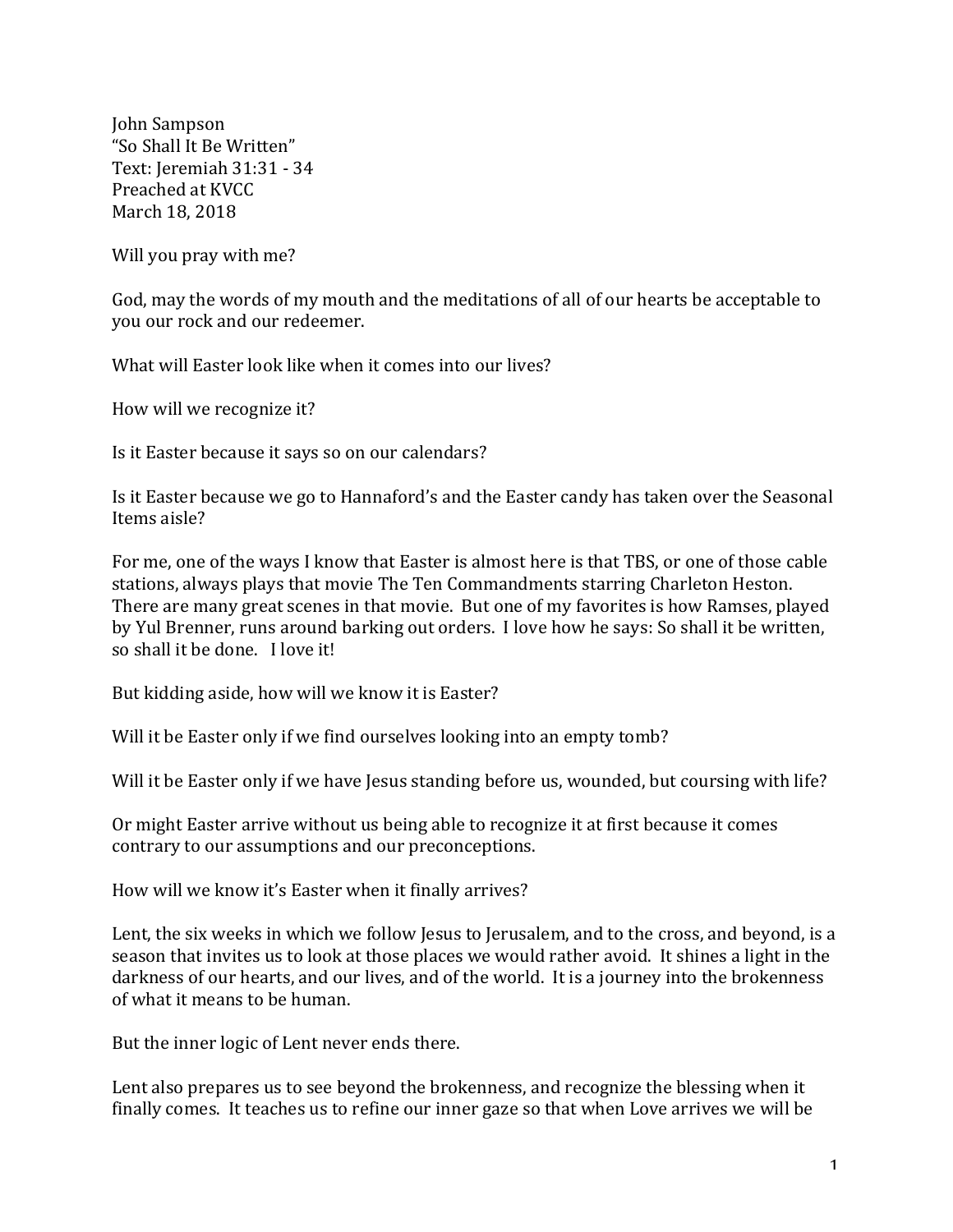able to welcome it, even though it may come from a place we haven't expected, and at a time that doesn't mesh with what our calendars tell us.

Today our journey through Lent is coming to a close. Next Sunday we will hear the story of Jesus entering into Jerusalem for the final time before he is arrested and executed.

But today, on this Sunday, it's as if we are given a preview of what Easter might look like for us, in our own lives. We look beyond our brokenness and witness our hope. For the prophet Jeremiah tells us that we haven't been abandoned, that God still cleaves to us, and that she will do something wonderful. She will write her love within our hearts. Easter looks like a people who don't need to be taught who God is; they already know it within themselves. And they live their lives according to this fleshy truth. They live their lives according to the laws of love.

Throughout this journey of Lent we have been using the scriptures of our tradition to recognize the brokenness of our lives. But then we have raised our gaze off of the pages of our Bible and looked beyond into our world, and there, staring back at us is the truth of Lent. There staring back at us are the school shootings plaguing our nation. There staring back at us is racism right here in this town. There staring back at us are our youth telling us about their feelings of alienation and disconnection.

And there staring back at us are the dreams we have been working for all of our lives going up in flames. And there staring back at us is our inability to do anything about it.

Lent is a season of the church; it is also the struggle of our lives. But it is not the final word.

Our tradition tells us that the final word is "Easter."

That the final word will be the experience that happens in the days that are surely coming. In the days when after our hopes and dreams have burned down right in front of our faces our neighbors and friends, and even those we don't know, will come to our aid and help us build new dreams and new hopes. The final word will come in the days when our community meets together to have hard discussions about the place racism has in our community, and how we can more deeply and profoundly resist it. The final word comes in the days when we hear our youth describe their virtual experiences and find ways to help them feel more connected and valued. The final word will come in the days when we as a nation work together to end the madness of the shootings that are taking our children, and loved ones, from us.

And these days that are surely coming don't have to wait for any special Sunday on the calendar. Because it is Easter every time we live into the love that God has already written on our hearts and work towards a future that is different from our past.

This is what our journey of Lent prepares us to recognize. It shows us that in all of the stories we have heard, in all of the stories that we have lived, the darkness and the